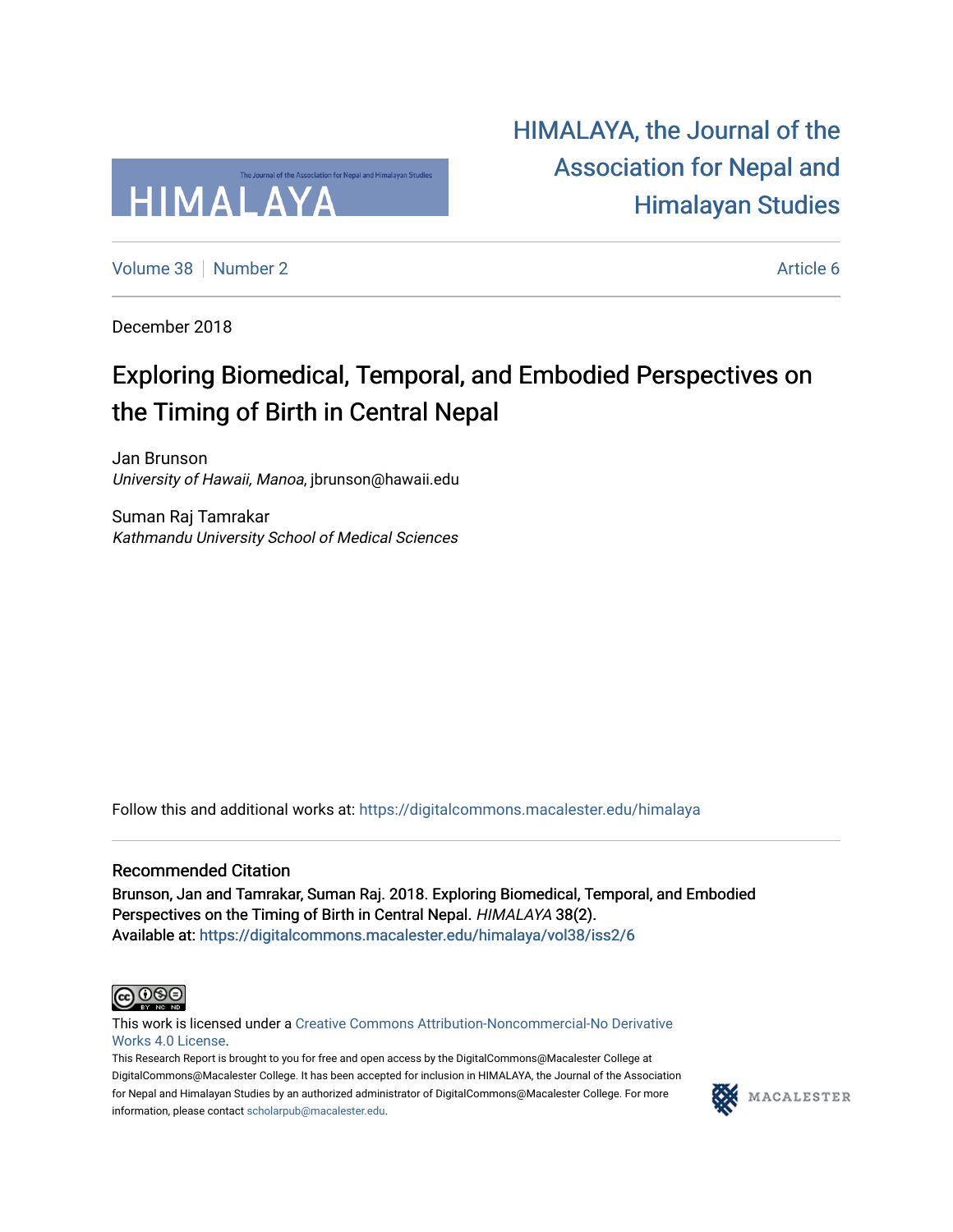### Exploring Biomedical, Temporal, and Embodied Perspectives on the Timing of Birth in Central Nepal

### Acknowledgements

I am grateful for the support of ANHS for this exploratory project. I thank Aruna Uprety for facilitating introductions to obstetricians. I am indebted to all the professors and residents who worked with me toward building a foundation for future research.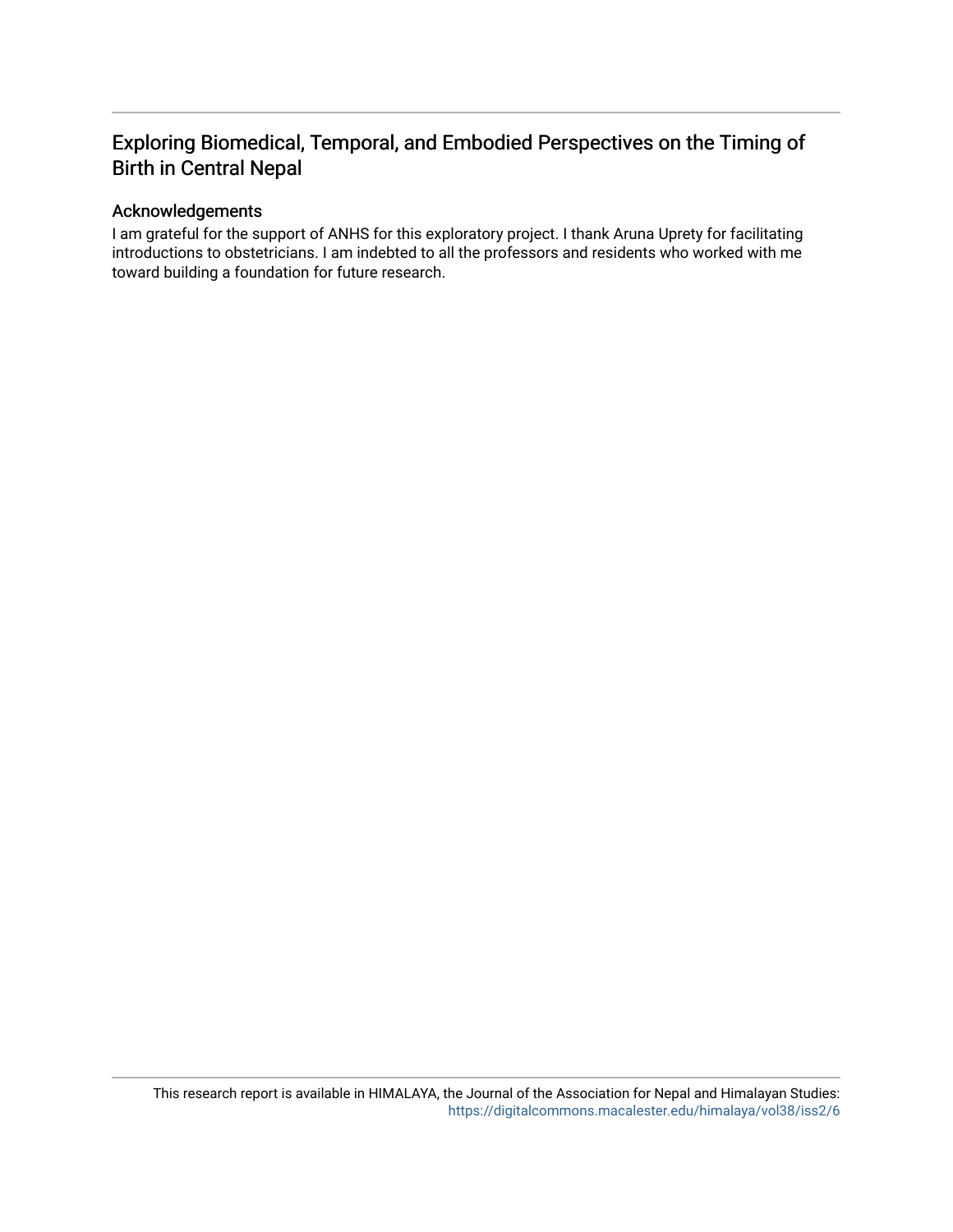# Research Report | Exploring Biomedical, Temporal, and Embodied Perspectives on the Timing of Birth in Central Nepal

# Jan Brunson Suman Raj Tamrakar

As an ANHS Senior Fellow, I began to explore the standardization of time in obstetrics and its translation into everyday practice in Nepal by analyzing the various perspectives involved in determining a woman's ideal time of delivery and a successful pregnancy: those of laypeople, doctors, and the scholars setting the guidelines. I observed Nepali biomedical practitioners' negotiation of multiple understandings of parturition and their strategies for overcoming the challenges of pre- and post-term births.

**Keywords**: medical anthropology, maternal health, birth, Nepal.

Recent debates in obstetrics (American College of Obstetricians and Gynecologists 2013; Spong 2013) on redefining "term"—meaning the time at which a baby is fully developed and ready to be born—created an opportunity to examine the significance of the constructed and evolving nature of medical standards. Something commonly accepted as a fact, a pregnant woman's estimated date of delivery, is in practice shaped by multiple understandings and assumptions about the timing of birth. These multiple understandings include a health practitioner's estimation of a due date based on a patient's approximation of last menstrual period or date of conception, fundal height measurement, and sometimes ultrasound technology to estimate gestational age. They also include ongoing research and its impact on guidelines for the date at which a cesarean section is considered safe, or the point at which an induction must be performed. And lastly, there is the layperson's understanding of whether it is time to give birth, informed by any combination of embodied or authoritative knowledge (Davis-Floyd & Sargent 1997) and local diagnostics and etiologies. "Full term" is a calculation of a window of time that is based on averages. What can be lost in such a standardization of time is the possibility for individual variation, not to mention miscalculation of expected date of delivery due to differences in perspectives on pregnancy, accurately remembering the start date of one's last menstrual period, or even discrepancies between the Nepali and Gregorian calendars (Nirola et al. 2016).

Clinical encounters between physicians and laypeople, and discord between etiology and explanatory models, have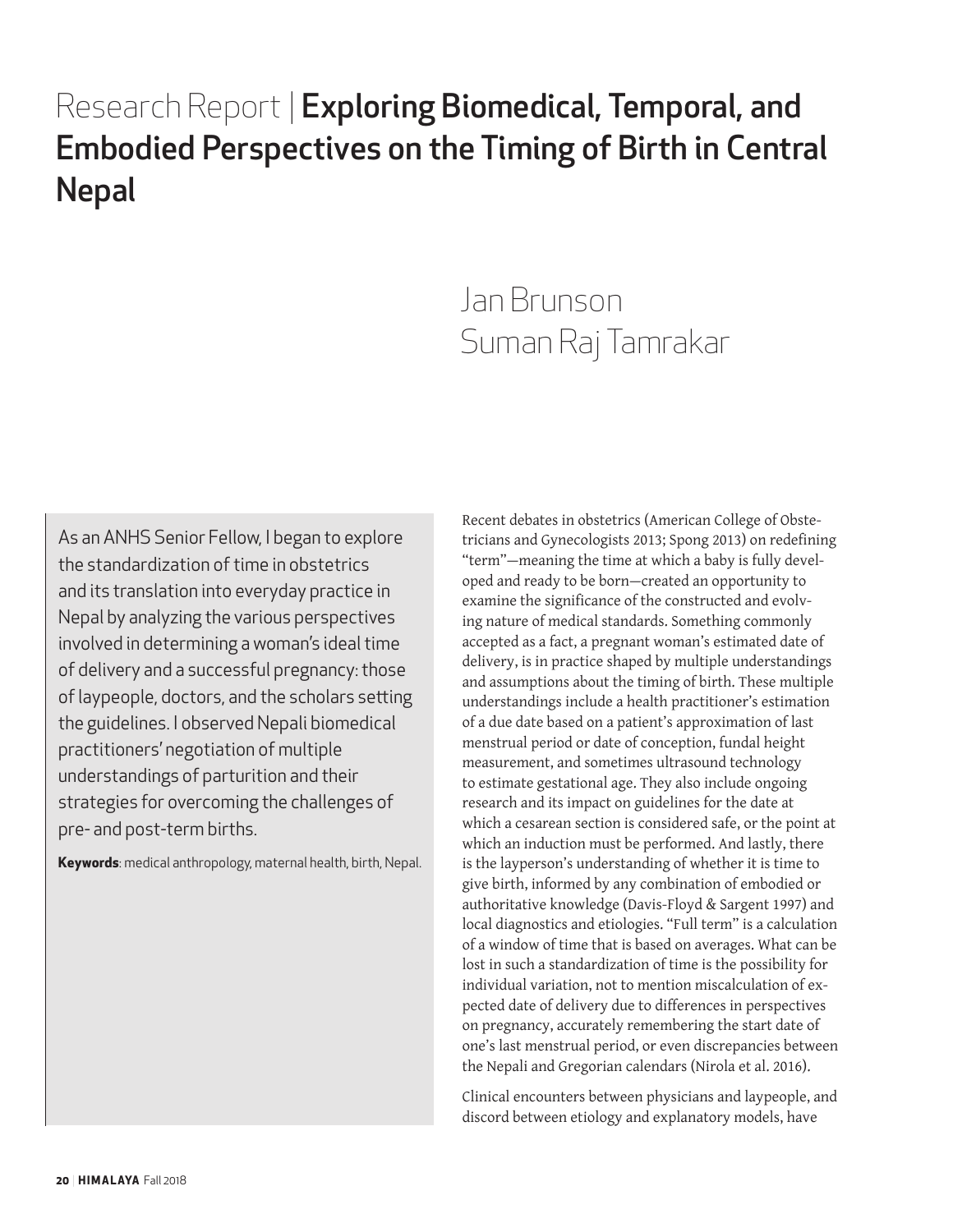long been topics of interest and sources of theorizing in medical anthropology (Kleinman 1981; Kaufert and O'Neil 1993; Craig et al. 2010), and this project furthers these lines of inquiry through its engagement with more recent theorizing on women's encounters with medical technologies and metrics (Taylor 1998; Thompson 2005; Gammeltoft 2007; Davis-Floyd et al. 2009; Erikson 2015; Adams 2016). As a medical anthropologist, my long-term goal is to analyze these multiple perspectives of a pregnancy being "full term" and to uncover in what ways they overlap, conflict, or coexist. Precise and orderly biomedical guidelines and standards can appear incongruent with the messy details of the everyday practice of medicine on patients who may not share doctors' knowledge of pregnancy and birth, and whose actions are constrained by economics. In the long term, I aim to uncover findings that will assist practitioners and laypeople to communicate across differing perspectives and economic realities as they work towards successful pregnancies and births.

As the 2017 recipient of the Association for Nepal and Himalayan Studies Senior Fellowship Award, I had the opportunity to begin to explore the standardization of time in obstetrics and its translation into everyday practice in Nepal by analyzing the various perspectives involved in determining a woman's ideal time of delivery and a successful pregnancy: those of laypeople, doctors, and the professional medical associations setting the guidelines. The focus of my project was the two boundaries, or edges, of full term: pre-term and post-term birth. My goals for this initial exploratory phase were to consult with local experts, to accomplish the groundwork necessary for a future collaborative project with a rural hospital, and to perform observations at multiple hospitals in central Nepal with neonatal intensive care units to gain a better appreciation of the differences among them. This involved 1) consulting with Professor Madhusudan Subedi and his colleagues at Patan Academy of Health Sciences, 2) observing the neonatal intensive care units (NICU) at three reputable hospitals, Patan Hospital, Siddhi Memorial Hospital, and Dhulikhel Hospital, 3) establishing a collaboration with Dr. Suman Raj Tamrakar, obstetrician and Associate Professor at Kathmandu University School of Medical Sciences, Dhulikhel, and 4) observing at an outreach clinic located approximately three hours' drive east of Dhulikhel Hospital. At Dhulikhel Hospital, I engaged in more extensive observations in the obstetrics department and NICU, for I needed to determine the appropriateness of that site for conducting future research.

As I shadowed doctors in the obstetrics and gynecology department (labor and outpatient), neonatal intensive care

units, and the rural outreach clinic, I observed doctors' negotiation of multiple understandings of parturition and their strategies for overcoming the challenges of pre- and post-term births. I gained a deep appreciation and sympathy for the multiple sides of the hospital encounter: patients, families, and the medical staff. Doctors walked notoriously quickly; there was always more work that needed to be done than one could accomplish, including particularly physically and mentally taxing tasks, such as surgeries that take an hour or longer. There were too many patients who needed to be seen; doctors knew and felt this predicament every day. They developed ways to expedite their daily exams and activities with the goal of efficiency. The patients and their families, on the other hand, were unfamiliar with the multiple locations in the hospital they had to navigate, such as exam rooms, labs, and pharmacies, and their confusion slowed their progress in the hospital encounter.1 Often there was a vast difference in social, economic, and education status between doctor and patient, as well, especially at rural hospitals. Such conditions lead to patients feeling rushed in their meeting and communications with medical staff, and sometimes disrespected as their bodies are examined in ways deemed highly inappropriate according to the norms that govern everyday life. All the while, the patient and family may be in the middle of a medical crisis, trying to manage pain, shock, or grief. Overall, the terms that define such hospital encounters are structural, and the perspective of an anthropologist can be useful in analyzing how and why the encounters are systematically characterized this way. I also observed a team of NICU doctors who recognized and agentively countered this problem. Twice a day they created a makeshift couch in the empty, quiet hallway space adjacent to the scrub sink for NICU patient families to receive updates directly from the team of doctors. With each consultation, the lead doctor invited the family members to sit next to him on the couch and spoke to them in a gentle tone, adjusting the formality of his language according to his assessment of the family members' education and socioeconomic levels. It was an exceptional example of doctors prioritizing the act of communication with patients and families.

As it is often intellectually productive to examine the extremes of a phenomenon in the same frame, I also considered the over-medicalization of birth in private hospitals of urban Kathmandu as a point of contrast to the lack of accessible obstetric care in rural areas several hours outside of the capital. In conversations with obstetricians and professors in the field of public health, I learned that in the private hospitals of Kathmandu, the rate of cesarean sections is significantly higher than the World Health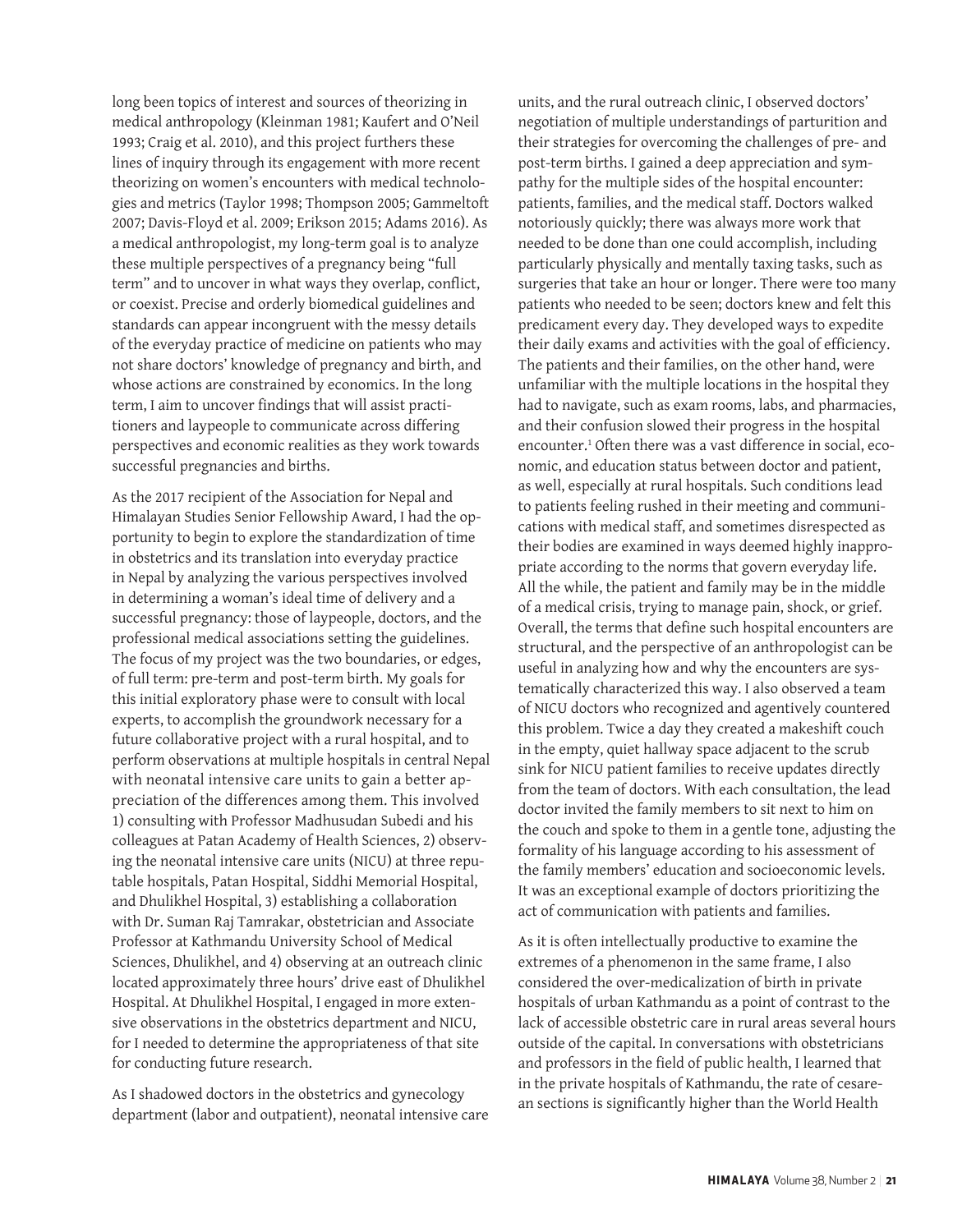Organization's recommended 10-15% of all deliveries. They speculated that doctors in private hospitals were motivated to conduct C-sections because they receive around five times higher income and subsidies for C-sections over vaginal birth. Despite being national leaders in obstetrics and maternal health, the obstetricians and professors I interviewed felt unable to challenge these ethically questionable practices directly, stating that they could only apply indirect pressure on private institutions with such high rates of C-sections. Contrast this over-use of C-sections in an urban metropolis with the situation in rural hospitals and remote outreach centers, in which accessing emergency obstetric care was the main challenge rather than over-medicalization. In cases of premature labor, preeclampsia, obstructed labor, or risk of fetal death due to post-term pregnancy, emergency transport from a woman's rural village to a hospital with emergency obstetric care could take three slow, bumpy hours or more, and only if transportation could be arranged and afforded. Delays in accessing emergency obstetric care continue to pose a significant challenge (Thaddeus and Maine 1994; Brunson 2018).

While female community health volunteers and outreach clinics have proven to be integral in addressing maternal health needs in Nepal (e.g., Sharma 2016; Maru et al. 2018), in instances of obstetric emergencies, geography continues to play an important and complex role in determining how pre- and post-term births receive biomedical care. Not only in terms of access to care, but also in the treatment strategies that physicians selected in response to the degree of remoteness of an inpatient's *ghār* (home). I found that in Dhulikhel Hospital, obstetricians included remoteness in their calculations when considering the appropriate timing of inductions and when determining the appropriate date of discharge from inpatient care. Women were often anxious to return home after birth, loss, or other gynecological procedures, but doctors gave those who lived far away a more conservative discharge date. They did so due to their understanding of the long, jarring ride, but also the work that awaited women once they returned home.

While remoteness emerged as a reoccurring theme in this project, the role of geography in maternal health—or more specifically in this case, steep terrain, landslides, poor roads, and lack of sufficient infrastructure in general—should never be considered in isolation of multifaceted systems of structural inequality at work (Craig 2011) that include political will, wealth, gender, and ethnicity, to name a few. Remoteness impacts women's birth experiences differentially. A case in point: Dhulikhel Hospital is equipped with a helipad, and not long ago a wealthy family that lives in a remote location had chartered a private

helicopter to transport a woman undergoing an obstetric emergency to the hospital. As I plan the next stages of research, I will have to navigate what I learned about the differential ways in which remoteness impacts pre- and post-term birth in consideration of the critiques of simplistic constructs of the village (Pigg 1992) and being remote (Harms et al. 2014) or "out-of-the-way" (Tsing 1993; Mc-Cullough et al. 2014).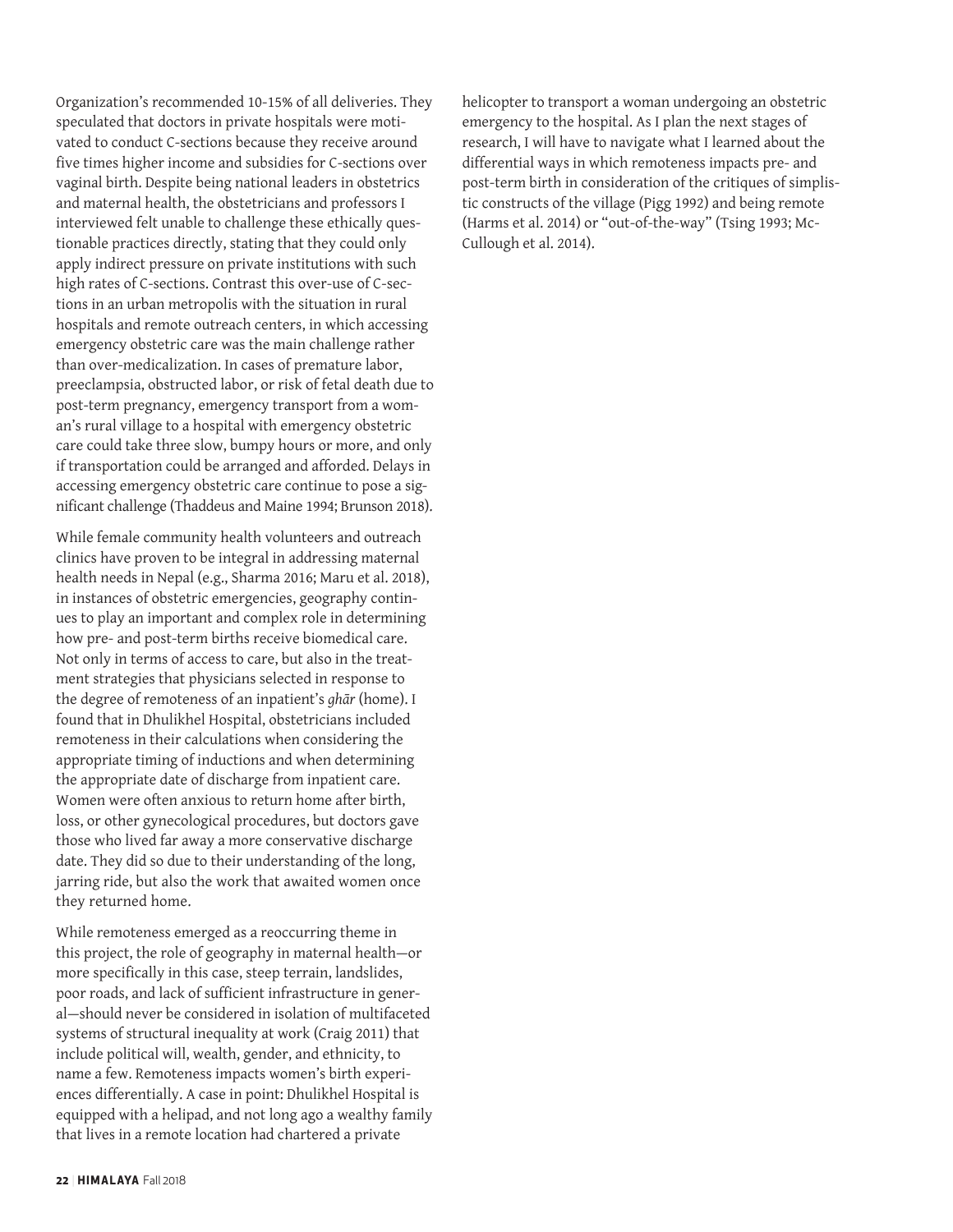**Jan Brunson** is an Associate Professor of Anthropology at the University of Hawai'i at Mānoa. Her ethnographic research focuses on global discourses on women's health and the politics of reproduction in Nepal. Her first book, *Planning Families in Nepal: Global and Local Projects of Reproduction* (2016), offers an account of Hindu Nepali women as they face conflicting global and local ideals regarding reproduction and family. She co-edited the book *International Handbook on Gender and Demographic Processes* (2018), and her articles appear in a variety of scholarly journals including *Social Science and Medicine, Ethnos, and Maternal and Child Health Journal.*

**Suman Raj Tamrakar** is Associate Professor of Obstetrics and Gynecology at the Kathmandu University School of Medical Sciences at Dhulikhel, Nepal. His research focuses on women's health issues and reproductive health in Nepal. His articles are published in journals such as *International Journal of Gynecology and Obstetrics and BMC Pregnancy and Childbirth*. He is a regular columnist for national newspapers on health-related topics, and he has also published books in Nepali that promote health, including several for new parents and a few children's books. For the last three years he has been active in increasing awareness of gender-based violence, and he is a recognized national trainer on the subject.

#### Endnotes

1. Raut and Thapa et al. (2015) offer recommendations for ameliorating this problem.

#### References

Adams, Vincanne, ed. 2016. *Metrics: What Counts in Global Health*. Durham: Duke University Press.

American College of Obstetricians and Gynecologists. 2013. ACOG Committee Opinion 579: Definition of term pregnancy. *Obstetric Gynecology* 122: 1139-1140.

Brunson, Jan. 2018. Maternal health in Nepal and other low-income countries: Causes, contexts, and future directions. In *International Handbook on Gender and Demographic Processes*, edited by Nancy Riley and Jan Brunson, 141-152. Dordrecht: Springer.

Craig, Sienna R. 2011. Not Found in Tibetan Society: Culture, Childbirth, and a Politics of Life on the Roof of the World. *HIMALAYA* 30 (1): 101-114.

 , Liana Chase, and Tshewang Norbu Lama. 2010. Taking the MINI to Mustang, Nepal: Methodological and Epistemological Translations of an Illness Narrative Interview Tool. *Anthropology & Medicine* 17 (1): 1-26. doi: 10.1080/13648471003602566.

Davis-Floyd, Robbie, Lesley Barclay, Jan Tritten, and Betty-Anne Daviss. 2009. *Birth Models that Work*. Berkeley: University of California Press.

 , and Carolyn F. Sargent. 1997. Introduction: The Anthropology of Birth. In *Childbirth and Authoritative Knowledge*, edited by Robbie E. Davis-Floyd and Carolyn F. Sargent, 1-51. Berkeley: University of California Press.

Erikson, Susan L. 2015. Global Health Indicators and Maternal Health Futures: The Case of Intrauterine Growth Restriction. *Global Public Health* 10 (10): 1157-1171. doi: 10.1080/17441692.2015.1034155.

Gammeltoft, Tine. 2007. Sonography and Sociality: Obstetrical Ultrasound Imaging in Urban Vietnam. *Medical Anthropology Quarterly* 21 (2): 133-153.

Harms, Erik, Shafqat Hussain, Sasha Newell, Charles Piot, Louisa Schein, Sara Shneiderman, Terence Turner, and Juan Zhang. 2014. Remote and Edgy: New Takes on Old Anthropological Themes. *HAU: Journal of Ethnographic Theory* 4 (1): 361-381. doi: 10.14318/hau4.1.020.

Kaufert, Patricia, and John O'Neil. 1993. Analysis of a Dialogue on Risks in Childbirth: Clinicians, Epidemiologists, and Inuit Women. In *Knowledge, Power, & Practice*, edited by Shirley Lindenbaum and Margaret Lock, 32-54. Berkeley: University of California Press.

Kleinman, Arthur. 1981. The Meaning Context of Illness and Care: Reflections on a Central Theme in the Anthropology of Medicine. In *Sciences and Cultures: Anthropological and Historical Studies of the Sciences*, edited by Everett Mendelsohn and Yehuda Elkana, 161-176. Dordrecht: Springer Netherlands.

McCullough, Megan B., Jan Brunson, and Karin Friederic. 2014. Introduction: Intimacies and Sexualities in Out-of-the-Way Places. *Ethnos* 79 (5): 577-584. doi: 10.1080/00141844.2013.813057.